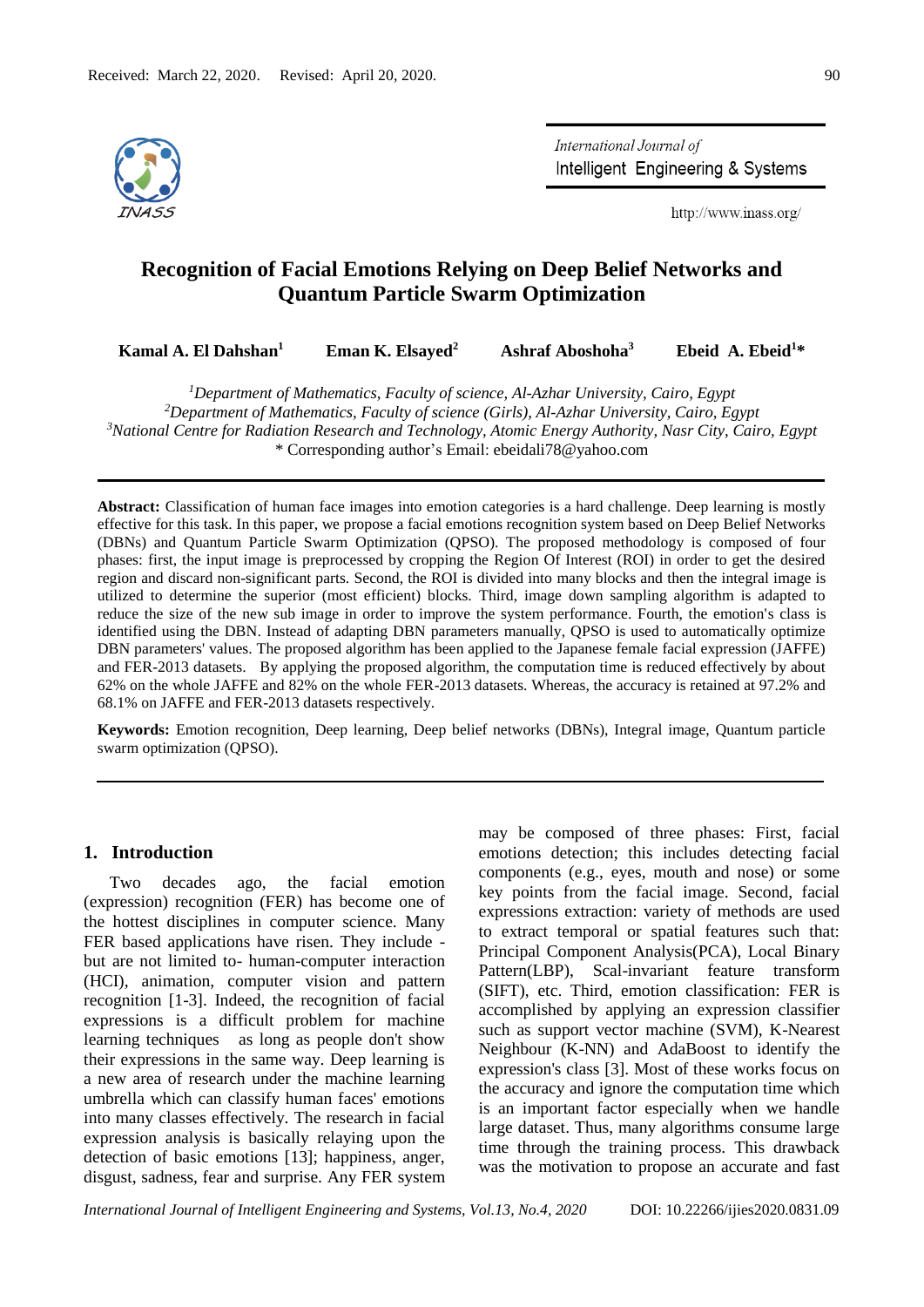algorithm. The major contributions of this work are: 1) Reducing the computation time. This is done by selecting the blocks in the emotion image based on the integral image and then applying image down sampling algorithm to reduce image size. 2) Adapting DBN structure parameters automatically by employing quantum particle swarm optimization to ameliorate the results. This paper is organized as follows: in the next section, related works are shown. Section 3 provides details of Deep Belief Networks and Quantum Particle Swarm Optimization. The methodology of this work is described in section 4. Section 5 shows the experimental results and finally section 6 presents the paper's conclusion.

#### **2. Literature survey**

Many approaches have been proposed to overcome the different challenges in Facial emotions recognition (FER) systems. These approaches may be categorized into two groups, conventional FER and deep learning approaches. Conventional approaches are mainly depending on the manual feature engineering. After image preprocessing, the procedure in such approaches extracts the facial features then classifies the test image into the corresponding label. The feature extraction approaches that are frequently used in FER systems focus on extracting appearance features, geometric features, or a hybrid of geometric and appearance features. These approaches include Local Binary Pattern (LBP) [56], Haar-like feature [63], Directional Ternary Pattern (DTP) [6], Local Phase Quantization (LPQ) [7], Gabor descriptor [15, 16] and Principal Component Analysis (PCA) [2]. After feature extraction, the facial expression can be classified to the correct label by applying the proper classifier. Support Vector Machine (SVM) [2,48], KNN algorithm [14, 15, 16], Naive Bayes classifier [50,51], An AdaBoost [1,52,53] and Sparse Representationbased Classifier(SCR) [7,54] are the common classifiers used with the conventional approaches. Deep learning techniques perform better than conventional ones in many machine learning tasks including [49] target detection, identification and classification. In addition, they are convenient to handle large scale data in effective manner [53]. Deep learning approaches composed of: Convolutional Neural Network (CNN), Deep Belief Network (DBN), Recurrent neural network (RNN) and Generative Adversarial Network (GAN). Convolutional Neural Network (CNN) is simply neural network that employs convolution in place of general matrix multiplication in one or more of their

layers. CNNs convert data pattern into more complex patterns using smaller and simpler patterns. CNNs based algorithm has been proposed in [11] for FER. The architecture of the network is fine-tuned with Visual Geometry Group model (VGG) to improve results. A deep learning approach based on attentional convolutional network was proposed. The approach focuses on important parts of the face by using a visualization technique [8]. Authors in [12] employ CNN to recognize Facial action units (AUs) to produce the seven basic emotion states. The work [55] introduced two versions of ACNN (Convolution Neutral Network with Attention mechanism) to combine local patches with global images. Deep Belief Network (DBN) is a probabilistic generative model which is composed of multiple layers of stochastic and latent variables [32]. It is based on Restricted Boltzmann Machine (RBM) and its feature extraction of input signal is unsupervised and abstract. By combining DBN with other components, it has proved to be an effective FER approach. Yang [37] proposed a deep FER system. The proposed system trains the Restricted Boltzmann Machine (RBM) network using the training sample set to obtain its probability distribution model. A Boosted Deep Belief Network (BDBN) has been proposed in [29] to perform FER iteratively. A set of effective features can be learned and selected to form a boosted strong classifier in a statistical way. The LBP [36], local ternary pattern (LTP) [9] and The Local directional position pattern (LDPP) [30] algorithms have been utilized to extract features for FER systems. Then, the extracted features have been trained using DBN. Recurrent neural network (RNN) is a type of neural networks where the output from previous step are fed as input to the current step. Training of RNN is very difficult task. But it can be used with convolutional layers to extend the effective pixel neighborhood. In addition, it remembers each information through time which useful in time series prediction, this is called Long Short Term Memory (LSTM). The LSTM has been used with modified versions of CNNs to learn and classify the features for FER systems [4, 24, 57]. Generative Adversarial Network (GAN) has been proposed as a form of generative model for an unsupervised learning composed of a generative and a discriminative Miscellaneous application [59]. A multi-task GAN-based learning approach has been proposed for multi-view FER [60]. The research [61] proposed an end-to-end GAN-based model. the proposed model can automatically generate face images with arbitrary expressions and head- poses. GANs have been utilized with CNN to train the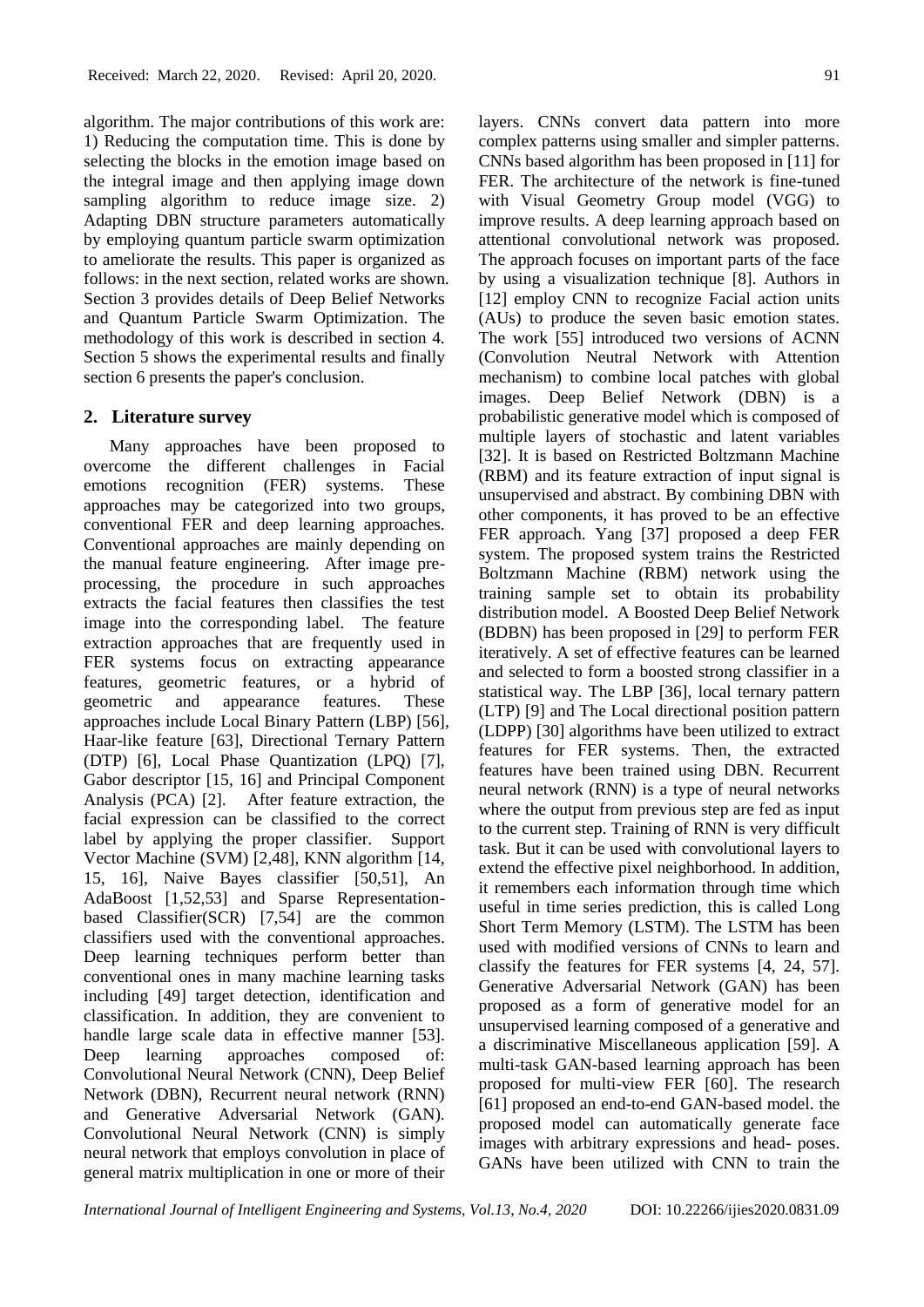generator of six basic expressions from the facial image in [62].

## **3. The basic components in the proposed model**

The proposed model is relying on DBN and QPSO algorithms. The structure of such algorithms has been explained as follows:

#### **3.1 Deep belief networks (DBNs)**

Hinton proposed a fast and greedy algorithm that can learn deep, directed belief networks; one layer at a time. The top two layers form an undirected associative memory [31]. DBN is a probabilistic generative model composed of multiple layers of stochastic and latent variables [32]. The two most significant properties of deep belief nets are implementing an efficient, layer-by-layer learning procedure and the inference required for forming a percept is both fast and accurate. Figure 1shows generative model of DBN with one visible layer and three hidden layers' network. The generative network generates candidates from input data while the discriminative network evaluates them. It can be adopted to generate unique and realistic facial images and other.

Learning the probability distribution of the input data distinguishes DBNs. In DBNs, the Restricted Boltzmann Machine (RBM) has the ability to represent data features, thus it is used to build their basic structure. RBM has two layers; a visible layer and a hidden one. Figure 2 shows the basic RBM model.



Figure. 1 Generative model of DBN with 1 visible and 3 hidden layers



Figure. 2 Basic model of Restricted Boltzmann machine

In RBM with one hidden layer, consider n units in the visible layer v and m units in the hidden layer h; the energy function is given by [33]:

$$
E(v,h) = -\sum_{i,j} v_i h_j w_{ij} - \sum_i a_i v_i - \sum_j b_j h_j
$$
\n(1)

where  $W_{ij}$  is the connection weight and  $a_i$ ,  $b_i$  are the biases of two layers.  $i=1, 2, ..., n$ ,  $j=1, 2, ..., m$ .

According to the energy function, the joint probability  $p(v, h)$  of visible and hidden variables  $v$ , *h* is assigned by the following equation:

$$
p(v,h) = \frac{1}{z} \sum_{h} e^{-E(v,h)} \tag{2}
$$

Where  $z = \sum_{v,h} e^{-E(v,h)}$  refers to the partition function. Among all hidden units, the activation status is conditionally independent. Thus, the activation probability of the *j*-th hidden unit may be expressed as:

$$
p(h_j = 1|v) = \sigma(b_j + \sum_i v_i w_{ij})
$$
 (3)

In the same time, the activation probability of the *i*-th visible unit is:

$$
p(v_i = 1|h) = \sigma(a_i + \sum_j w_{ij}h_j)
$$
 (4)

 $\sigma$  is the sigmoid function. According to [39], the sigmoid has the form:

$$
\sigma(x) = \frac{1}{1 + e^{-x}}\tag{5}
$$

Learning RBM parameters can be accomplished efficiently by maximizing the log-likelihood for the training data using the gradient ascent [39]. Gibbs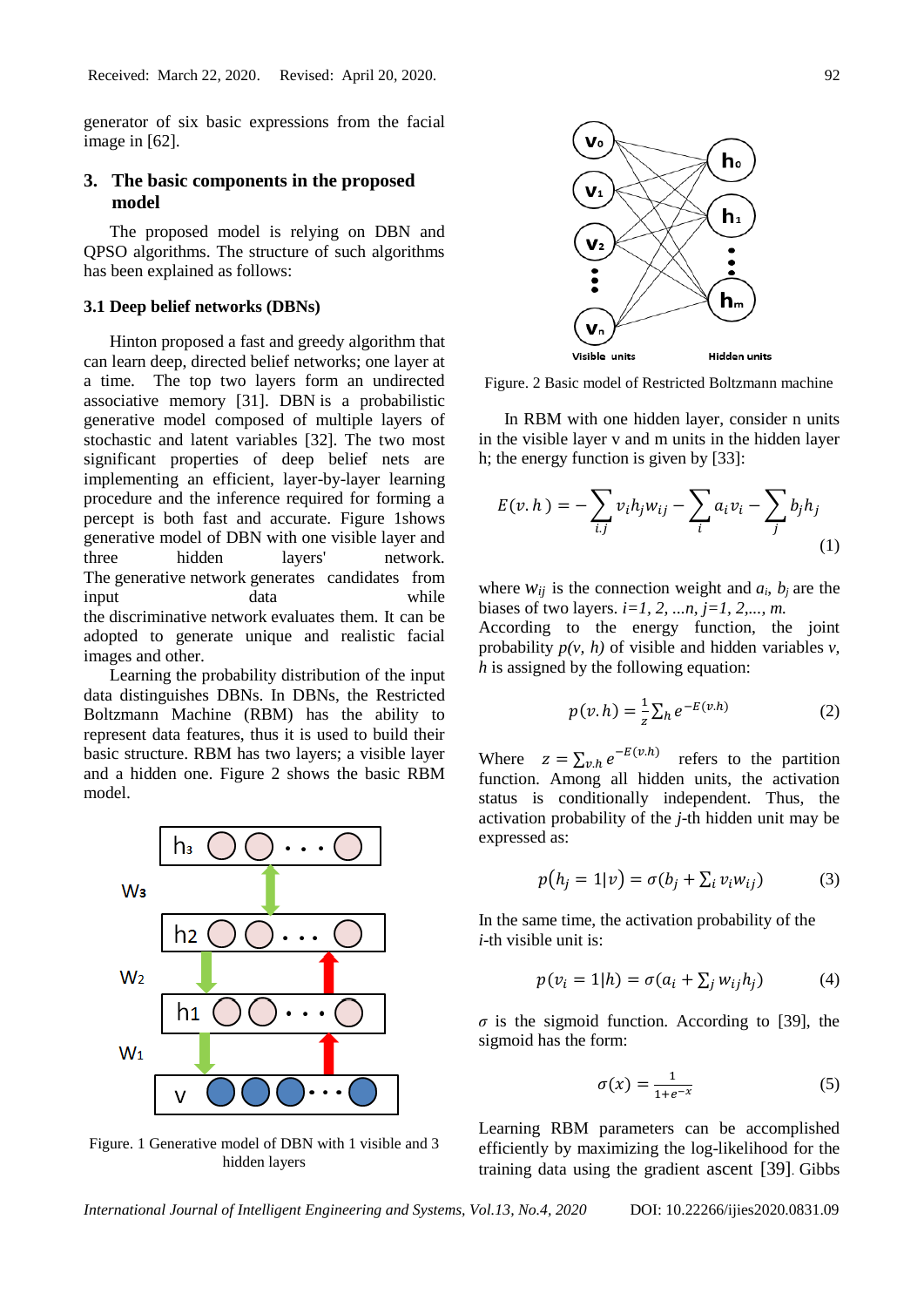sampling approach was first used to achieve maximum likelihood estimation. It should be used iteratively in order to achieve a better approximation especially when it is used to learn a huge amount of objects. In the training procedure, Gibbs sampling method utilizes gradient ascent. Gradient updating follows the formula:

$$
\frac{\partial \log p(v)}{\partial w_{ij}} = \langle v_i h_j \rangle_{data} - \langle v_i h_j \rangle_{reconst} \quad (6)
$$

Where  $\langle v_i h_j \rangle_{data}$  is the obtained distribution by input data vector and  $\langle v_i h_j \rangle_{reconst}$ represents the expected distribution specified by RBM model [34, 36]. *Contrast divergence (CD)* has been proposed by Hinton in order to increase learning speed of RBM. The *CD* algorithm reconstructs the training sample distribution by replacing an approximate model of the original Gibbs sampling. It improves the RBM model training efficiency. The *CD* Parameters may be updated as follows [37]:

$$
\Delta w_{ij} = \gamma \left( \langle v_i h_j \rangle_{data} - \langle v_i h_j \rangle_{reconst} \right) \tag{7}
$$

$$
\Delta a_i = \gamma \left( \langle v_i \rangle_{data} - \langle v_i \rangle_{reconst} \right) \tag{8}
$$

$$
\Delta b_j = \gamma \left( \langle h_j \rangle_{data} - \langle h_j \rangle_{reconst} \right) \tag{9}
$$

Where  $\nu$  is the learning rate [35, 39]. The updated weights are computed according to:

$$
w_{ij}(t+1) = w_{ij}(t) + \Delta w_{ij}
$$
 (10)

In order to speed up training, Fine-tuning DBNs (refers to transfer learning) will be applied. In transfer learning, knowledge gain during training in a task is utilized to train another related one. During transfer learning, last few layers of the trained network can be replaced with fresh layers for targeted process. The fine-tuned learning is more accurate and less costly than learning from scratch [38]. A single layer of a back Propagation (BP) network is sufficient for fine-tuning.

#### **3.2 Quantum particle swarm optimization**

Particle Swarm Optimization (PSO) is a stochastic optimization; it can simulate the behavior of some animal societies such as: Schools of fishes and flocks of birds [20]. The QPSO algorithm forces the particles to mimic the behavior of particles in the quantum mechanics space [19]. The advantage of QPSO is that it has a smaller number of parameters in the adaptation process than the PSO [21]. The particle in the quantum space uses the wave function  $\Psi$ . The square of the wave function  $|\Psi|^2$  represents the probability density of particles to appear in some position. The probability density function satisfies the following normalization condition:

$$
\int_{-\infty}^{+\infty} |\Psi|^2 \, dxdydz = 1 \tag{11}
$$

Assume that each particle has  $D$  dimensions in quantum space which consists of  $n$  particles (population). Thus the position of any particle is  $x =$  $(x_1, x_2, \dots, x_n)$ ; By applying stochastic simulation of Monte Carlo standards on Eq. (11), the position of the particle can be obtained as follows:

$$
x = q + \frac{L}{2} \cdot \ln(\frac{1}{u})
$$
 (12)

Whereas *q* refers to the local attractor. The parameter *u* is a random number uniformly distributed between 0 and 1 as in [22, 23]. In the PSO algorithm, each particle has its own local attractor which has components in *D* dimensions  $q = (q_1 q_2 q_0)$ . The local attractor guarantees the convergence of the PSO to the correct position. It can be described for the *i*th particle by:

$$
q_{id} = \alpha \cdot pbest_{id} + (1 - \alpha) \cdot gbest_d \qquad (13)
$$

Where *d=1, 2, …, D* and *i=1, 2, …, n.* Both *pbest* and *gbest* are the best position (in the current iteration) and global best positions (the best position in all previous iterations) [58].  $\alpha$  is a random number in the interval [0, 1]. The variable *L* in Eq. (12) will be computed as the formula  $L=2\beta \cdot |mbest_{id}|$ *– x*id|. Where the parameter *β* is called the "*Contraction-Expansion Coefficient*" [20] and *mbest* is the mean value of the best positions of all particles. It was proposed to avoid the premature convergence. Hence, the position of each particle can be updated according the equation:

$$
x_{id}(t+1) = q_{id} + \beta \cdot |mbest_d - x_{id}(t)| \cdot \ln(\frac{1}{u})
$$
\n(14)

According to Eq. (14), the particle's position in the next iteration depends on the local attractor, average (mean) positions and particle's position in the current iteration. The fitness function is used to choose the optimum values (which may be *pbest* or *gbest*). The form of fitness function depends on the problem that QPSO solves.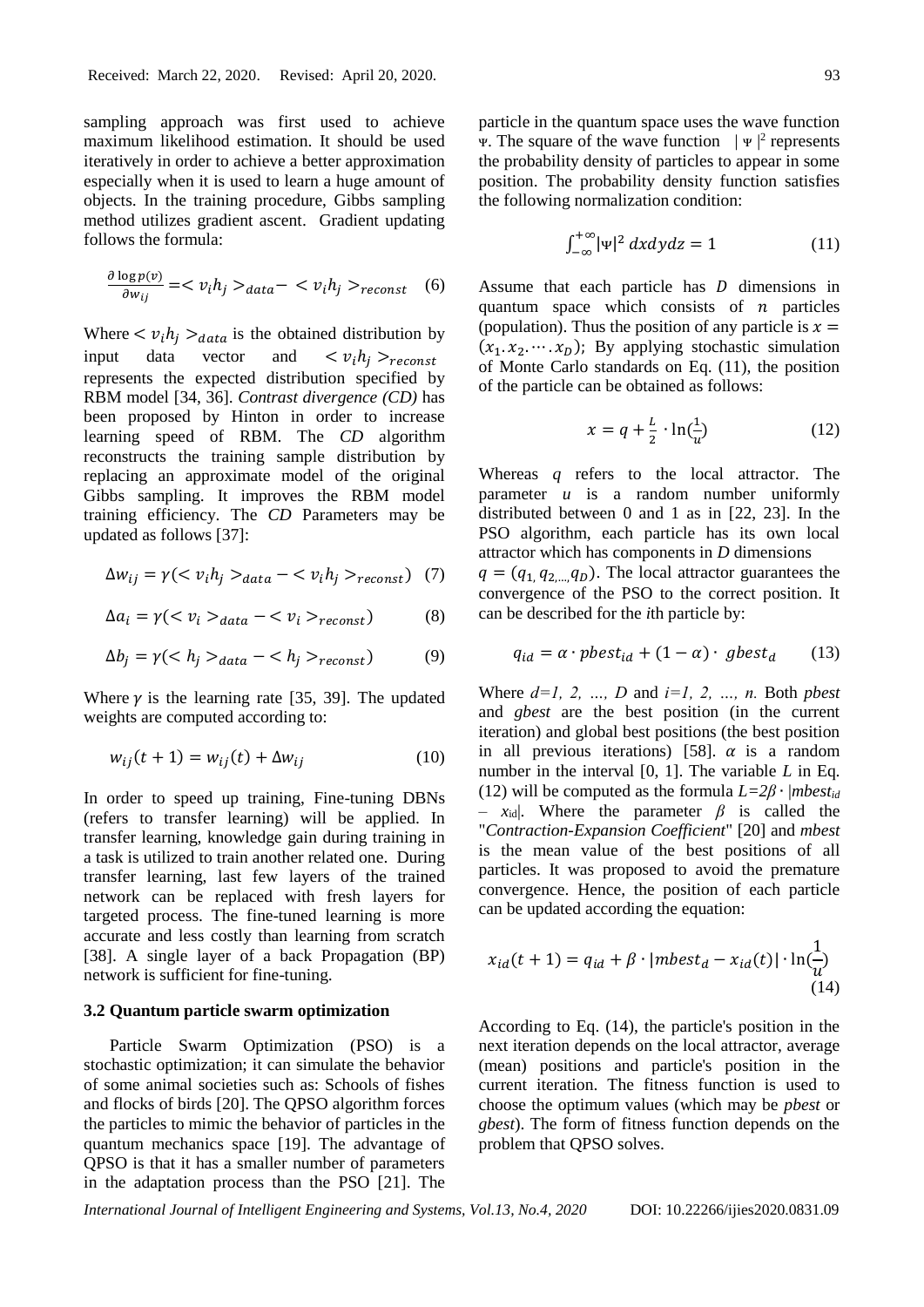

Figure. 3 Proposed algorithm for emotion recognition

#### **4. Methodology**

The different steps of the proposed algorithm are image preprocessing, image blocking, blocks selection, image down sampling, and finally emotion classification, see Fig. 3.

The details of the proposed algorithm are described hereafter:

- Image preprocessing: in this step, Viola and Jones algorithm [5] is adapted to detect the ROI then the redundant regions at the image boundary are removed.
- Image blocking: the ROI is divided into a number of blocks (sub regions). All blocks have the same size and dimensions.
- Blocks selection: in order to select the superior blocks, the integral image [17, 18] is computed independently for each block to produce a matrix *G*. Then, for every block, the last value *V* in the matrix *G* is used to decide whether that block will be selected or rejected. Therefore, the blocks that have a small value of *V* are the best. The integral image is fast and efficient for generating the sum of values in a rectangular subset of a grid.
- Image down sampling: in order to speed up the computations and enhance the accuracy, down sampling technique is used to reduce the size of the image. Computations speed depends on number of nodes in the visible layer which depends on the number of pixels in the input image.
- DBN based classification: classification process is accomplished by using the DBNs classifier. The input image' values are received by the first

layer of RBM and each value represents a node in the visible layer. During the DBN learning process, many parameters of the DBN architecture require the setting up and configuration. The number of the *hidden units n*, the *weight decay*  $\lambda$ , the *learning rate*  $\gamma$  and the *momentum φ* are the important parameters. Instead of adapting these parameters manually, QPSO can effectively perform this task. The general procedure of QPSO is as follows: 1) Parameters' values are initialized. 2) The fitness function is calculated for each particle. 3) Local and global bests are updated. 4) Parameters' values are updated according to Eq. (14) above. 5) Repeat steps from 2 to 4 until stopping condition is met. In order to speed up the evaluation process, many methods were proposed [40, 41, and 42]. A hybrid algorithm has been constructed as follows: first, a partial dataset is selected randomly to perform parameters optimization. Second, the stability *(S)* of candidate solutions (candidate parameters' values) is computed according to the following equation:

$$
S = \frac{\mu}{\sigma},\tag{15}
$$

Where 
$$
\mu = \frac{\sum_i^N c_i^k}{N}
$$
 and  $\sigma = \sqrt{\frac{\sum_i^N (C_i^k - \mu)^2}{N}}$ 

*C* is the accuracy classification obtained by the candidate parameters, while *N* is the number of solutions. Third, if the solutions' performances are relatively stable, then there is no need to continue the training process and thus cut the current epoch. The selected set of parameters is sent to the DBN classifier to classify the images of the test set.

#### **5. Experimental results**

The proposed system's training and testing has been accomplished on two popular datasets. The first is the Japanese female facial expression (JAFFE) dataset. The JAFFE dataset had been developed by Kyushu University (Japan) in 1997. It consists of 213 images picked up for 10 Japanese female subjects. Each female has 7 facial expressions which are happiness, sadness, anger, disgust, fear, surprise and neutral [25, 26]. Every expression is implemented by three samples for all subjects (total 10 subjects). Thus, 210 images have been used from the dataset. Fig. 4 (a) shows some samples from the JAFFE dataset. The second dataset is FER-2013 which was collected using the Google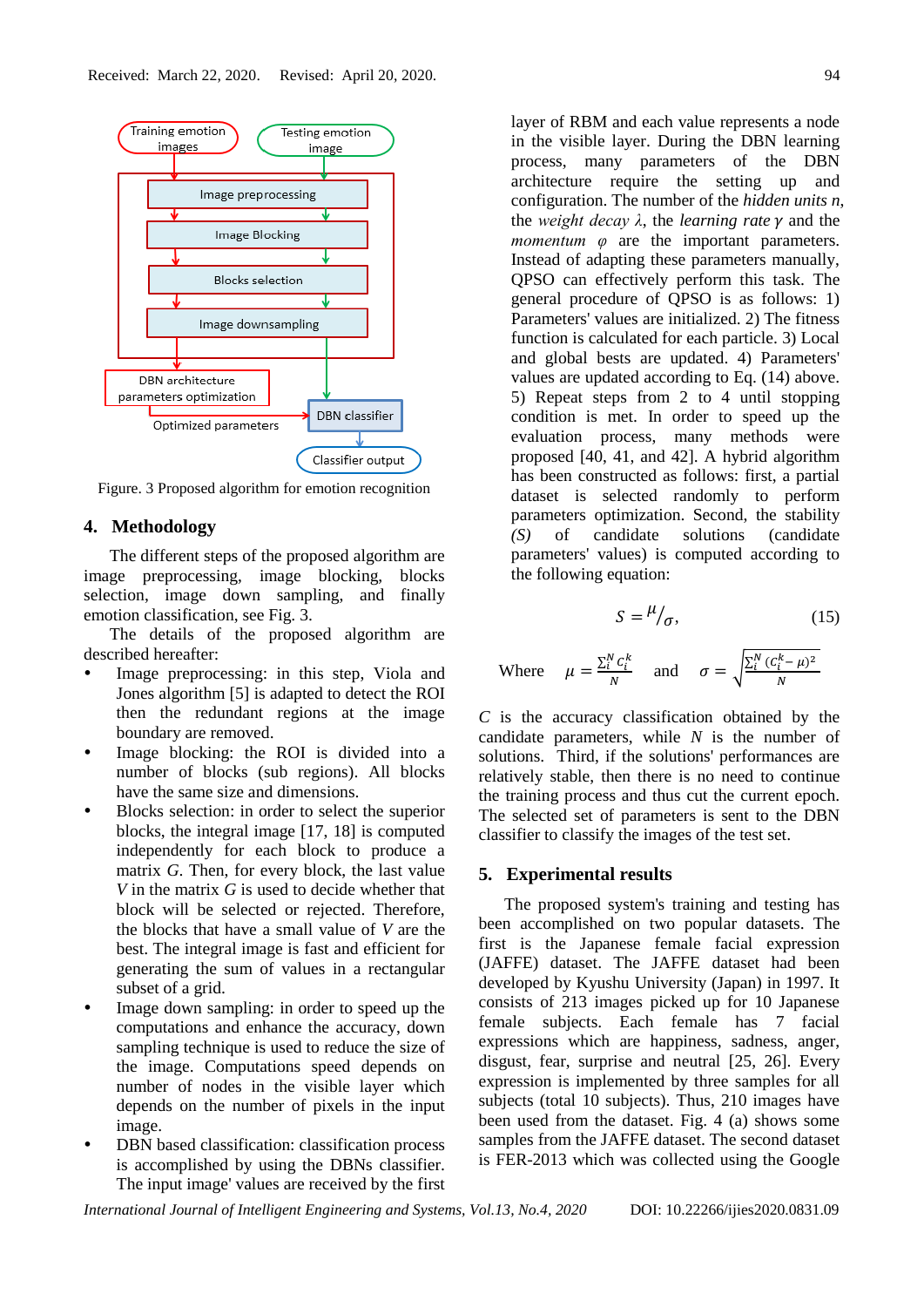

Figure. 4 Dataset: (a) samples from JAFFE dataset [43] and (b) samples from FER-2013 dataset [47]

| Alg.<br>layer   |      |      |      |      | 4    |              |      |     | 6    |     |      |              |
|-----------------|------|------|------|------|------|--------------|------|-----|------|-----|------|--------------|
|                 | Acc. | m    | Acc. | ௱    | Acc. | $\mathbf{T}$ | Acc. | ௱   | Acc. | T   | Acc. | $\mathbf{T}$ |
| <b>Nearst</b>   | 90   | 2.15 | 93.0 | 2.3  | 97   | 2.6          | 93.2 | 2.9 | 93   | 3.1 | 93.0 | 3.4          |
| <b>Bilinear</b> | 93   | 2.20 | 97.0 | 2.27 | 94   | 2.7          | 94.3 | 2.8 | 93   | 3.0 | 93.0 | 3.5          |
| <b>Bicubic</b>  | 93   | 2.21 | 94.0 | 2.4  | 94   | 2.7          | 96.0 | 3.0 | 96   | 3.3 | 94.0 | 3.6          |
| Lanczos2        | 90   | 2.15 | 95.0 | 2.6  | 92   | 2.8          | 94.6 | 3.0 | 92   | 3.2 | 93.0 | 3.5          |
| <b>DWT</b>      | 93   | 2.20 | 92.7 | 2.4  | 93   | 2.7          | 93.0 | 3.0 | 93   | 3.2 | 93.4 | 3.4          |

Table 1. The accuracy and the time for different layers on JAFFE dataset

image search API research project. This dataset consists of 35,887 gray scale images of  $48 \times 48$ pixels [43]. Faces registration has been done automatically so that many faces were not centered and occupy different positions in the image. They might have low contrast or face occlusion as in Fig. 4 (b).

The original scale of any image in the JAFFE dataset is  $256 \times 256$  pixels. Table 1 shows the accuracy and computation time after applying different down sampling algorithms. The results of using nearest, bilinear, bicubic, Lanczos2 interpolation and DWT have been compared. The time in all the tables indicates the time required for image processing till DBN training process. We introduce a new parameter "performance" defined as follows:

$$
Performance = (accuracy / time) \times bf
$$
 (17)

Where *bf* is a balance factor and *bf* ∈  ${..., 0.4; 0.6; 0.8; 1; 1.2; 1.4; 1.6; ...}.$ 

The training set consists of 28,709 images, while each of the validation and test set includes 3,589 images. In this paper, the accuracy is computed according to the following formula [27]:

$$
Accuracy = \frac{TP + TN}{TP + TN + FP + FN}
$$
 (16)

Where TP, TN, FP and FN are true positive, true negative, false positive and false negative respectively.

In Table 1, The nearest interpolation at 4 layers DBN and bilinear interpolation at 3 layers DBN have the best accuracy. The *bf* is chosen to equal 1 and the resized images are  $40 \times 60$  pixels for all down sampling algorithms. In order to differentiate between down sampling algorithms, the accuracy and computation time are considered to compute the performance as in Eq. (17). Thus, the performance of Bilinear interpolation is 42.7 while it equals 37 in the case of using Nearest interpolation as reported in Table 2. Therefore, the Bilinear interpolation is chosen to perform image down sampling in JAFFE dataset. The performance of different down sampling algorithms is shown in Fig. 5.

Table 2. The performance at different number of layers in JAFFE dataset

| 10 Y CL 3<br>111 JIM I LI GARASUR |      |      |    |      |    |      |  |
|-----------------------------------|------|------|----|------|----|------|--|
| <b><i><u>Aayers</u></i></b>       | 2    | 3    | 4  | .5   | 6  |      |  |
| Alg.                              |      |      |    |      |    |      |  |
| Nearst                            | 41.8 | 40.4 | 37 | 32.1 | 30 | 27.3 |  |
| <b>Bilinear</b>                   | 42.2 | 42.7 | 39 | 34.0 | 31 | 26.5 |  |
| <b>Bicubic</b>                    | 42.0 | 39.1 | 35 | 33.3 | 29 | 26.0 |  |
| Lanczos2                          | 41.8 | 36.5 | 33 | 31.5 | 29 | 26.6 |  |
| <b>DWT</b>                        | 42.3 | 38.5 | 34 | 31.0 | 29 | 27.5 |  |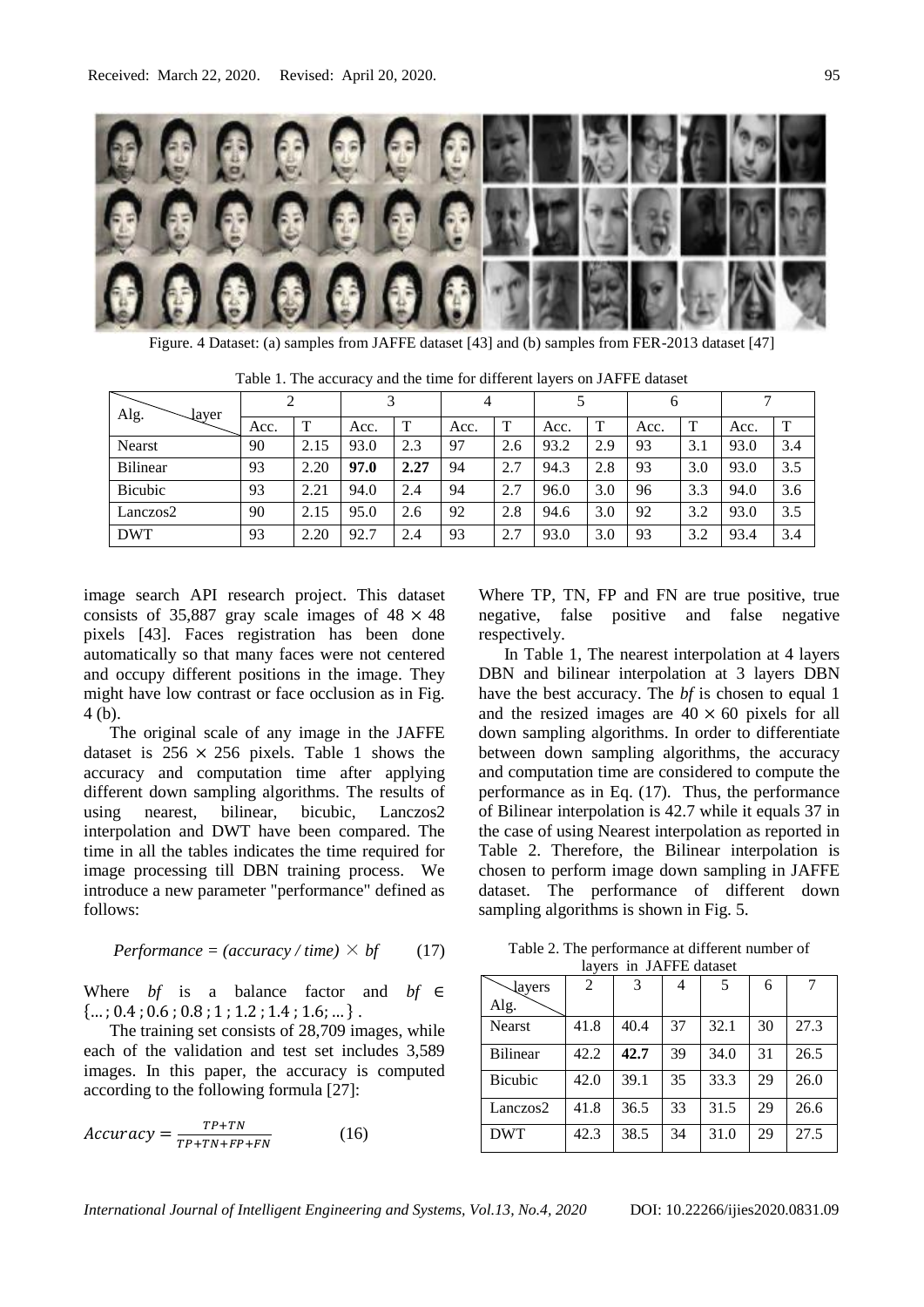| Alg.<br>layers  |      |    | $\mathbf{\overline{3}}$ |    | 4    |              |      |              | b    |              |      |    |
|-----------------|------|----|-------------------------|----|------|--------------|------|--------------|------|--------------|------|----|
|                 | Acc. | T  | Acc.                    | T  | Acc. | $\mathbf{T}$ | Acc. | $\mathbf{T}$ | Acc. | $\mathbf{r}$ | Acc. | m  |
| Nearst          | 65.5 | 77 | 68                      | 71 | 67   | 75           | 63   | 76           | 63   | 77           | 63   | 79 |
| <b>Bilinear</b> | 66   | 79 | 66.5                    | 78 | 65   | 79           | 64   | 80           | 66   | 82           | 65   | 84 |
| <b>Bicubic</b>  | 63   | 81 | 66                      | 78 | 65   | 81           | 65   | 82           | 65   | 83           | 65   | 85 |
| Lanczos2        | 64   | 80 | 65                      | 78 | 66   | 80           | 65   | 81           | 63   | 83           | 65   | 84 |
| <b>DWT</b>      | 64.5 | 78 | 63                      | 71 | 65   | 75           | 63.3 | 75           | 62   | 77           | 63   | 79 |

Table 4. The accuracy and the time at different number of layers in FER-2013



Figure. 5 The performance of down sampling alg. relying on number of layers on JAFFE dataset

Table 3. The accuracy, time and performance at different dimensions on JAFFE dataset

| Dimenions       | Acc. $(\% )$ | Time (sec) | Perforance |  |  |  |
|-----------------|--------------|------------|------------|--|--|--|
| $71 \times 121$ | 96           | 4.35       | 22.0       |  |  |  |
| $40 \times 60$  | 97           | 2.27       | 51.2       |  |  |  |
| $30 \times 30$  | 94           | 1.90       | 29.7       |  |  |  |
| $20 \times 20$  | 94           | 1.50       | 37.6       |  |  |  |
| $10 \times 10$  | 92           | 1.37       | 33.5       |  |  |  |



Figure. 6 The performance at different image dimensions on JAFFE dataset

According to table 3, the best image size is 40× 60 pixels at 3 layers DBN based on bilinear down sampling. The accuracy at size  $71 \times 121$  is considered as the base and any increasing in the

Table 5. The performance at different number of layers in FER-2013 dataset

| Layers<br>Alg   | 2   | 3   |     |     | 6   |     |
|-----------------|-----|-----|-----|-----|-----|-----|
|                 |     |     |     |     |     |     |
| <b>Nearst</b>   | .85 | .96 | .89 | .83 | .81 | .80 |
| <b>Bilinear</b> | .84 | .85 | .73 | .80 | .80 | .77 |
| <b>Bicubic</b>  | .78 | .75 | .80 | .79 | .78 | .76 |
| Lanczos2        | .80 | .83 | .82 | .80 | .76 | .77 |
| <b>DWT</b>      | .82 | .89 | .76 | .84 | .80 | .8  |



Figure. 7 The performance of down sampling relying on number of layers on FER-2013 dataset

accuracy will increase *bf* by 0.2 and vice versa. The results have been shown graphically in Fig. 6.

Table 4 presents the accuracy and the time of the proposed algorithm on FER-2013 dataset. The nearest interpolation has the best accuracy 68.1% through 71 seconds. All down sampling algorithms have been tested at 20× 20 image size with 3 layer DBN. 10000 images from FER-2013 were utilized in order to compare the performance of the previous algorithms.

The performance was measured as in Table 5. Fig. 7 shows the performance at different layers for image resize algorithms. Increasing the number of DBN layers may slightly increase the accuracy but it consumes more time. Therefore, the performance may decrease despite increasing number of layers.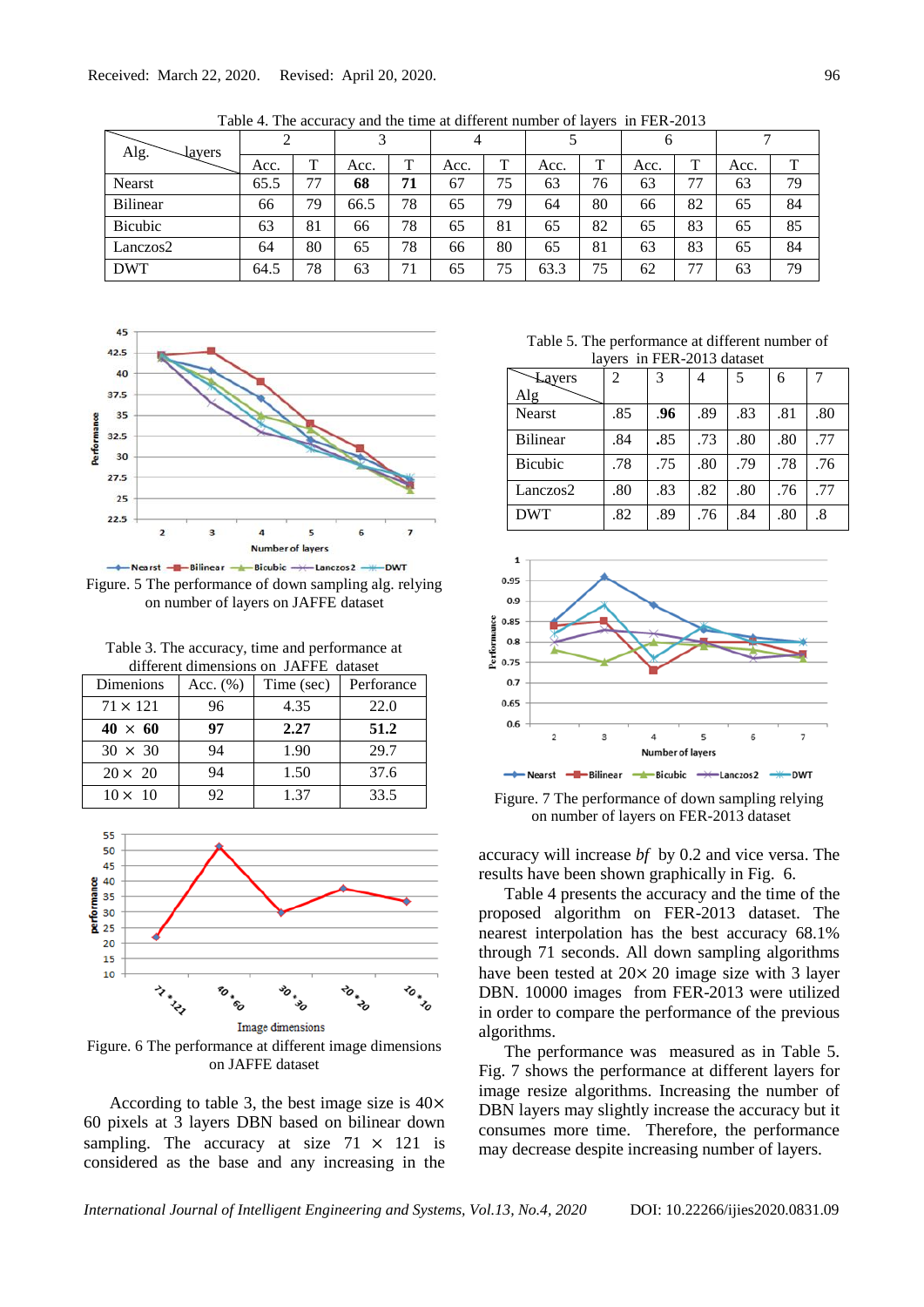| 111 1 DIVOID GAUGOU |          |      |            |               |  |  |
|---------------------|----------|------|------------|---------------|--|--|
|                     | Dimenion | Acc. | Time (sec) | Performancece |  |  |
| 28                  | 48       | 67.0 | 1290       | .05           |  |  |
| 30                  | 30       | 67.0 | 898        | .07           |  |  |
| 20                  | 20       | 68.1 | 490        | .17           |  |  |
| 15                  | 15       | 66.0 | 330        | .16           |  |  |
| 10                  | 10       | 64.0 | 203        | .13           |  |  |

Table 6. The performance at different dimensions in FER2013 dataset



Figure. 8 The performance at different image dimensions on FER- 2013 dataset

Table 6 includes the performance of our system at different dimensions of the image. At the size 20  $\times$  20, the performance has the best value based on nearest interpolation. Fig. 8 shows the results graphically.

QPSO algorithm is utilized to adapt the DBN parameters because it has the advantage over the traditional PSO algorithm especially in computation time [10]. The QPSO parameters are adapted as follows: *Population size* = 20, *Maximum iterations*  $= 100$  and  $\beta = 0.75$ . In the above mentioned DBN experiments, the stopping criterion is either reaching maximum iteration or achieving stability condition as in Eq. (15). The number of neurons (units) in the visible layer must be equal to the number of values (pixels) in the input image. whereas the number of neurons in the next hidden layers is adapted by QPSO to be 1000, 100 and 7. In all experiments just three hidden layers of DBN were constructed. The scope of DBN parameters is obtained as follows: *Number of hidden units* ∈ [100, 2000], *Weight decay* ∈ [0.00001,0.01], *learning rate* ∈ [0.1, 0.9] and *momentum*  $\in$  [0, 1]. As mentioned before, the proposed algorithm rejects the non-significant blocks and construct the ROI from the selected ones. This forms a new sub image. Since the new sub image is smaller than the original one and its size is reduced, it will consume less time for training. Table

| Table 7. The accuracy and time before and after |  |
|-------------------------------------------------|--|
| selecting blocks and reducing the image size    |  |

|              | <b>Before</b> |                     | After |         |  |
|--------------|---------------|---------------------|-------|---------|--|
| Dataset      | Acc.          | Time(s)             | Acc.  | Time(s) |  |
| <b>JAFFE</b> | 96.0          | 5.9                 | 97.2  | 2.27    |  |
| FER-2013     | 66.3          | $2.8 \times 10^{3}$ | 68.1  | 490     |  |

Table 8. Some of previous works in emotion analysis based on JAFFE dataset

| <b>Literature</b> | <b>Method</b> | <b>Classifier</b> | Acc.  |
|-------------------|---------------|-------------------|-------|
| $\lceil 1 \rceil$ | t-SNE         | AdaBoost          | 94.50 |
| $[28]$            | <b>LFDA</b>   | <b>KNN</b>        | 94.30 |
| [9]               | LDN           | <b>SVM</b>        | 83.30 |
| $[13]$            | $LBP + LDA$   | <b>SVM</b>        | 92.22 |
| $[29]$            | <b>BDBN</b>   | <b>DBN</b>        | 93.00 |
| [36]              | LBP+DBN       | <b>DBN</b>        | 87.60 |
| $[37]$            | <b>DBN</b>    | <b>DBN</b>        | 98.75 |
| [6]               | <b>DTP</b>    | <b>SVM</b>        | 92.45 |
| <b>Proposed</b>   | DBN+QPSO      | <b>DBN</b>        | 97.20 |

Table 9. Some of previous works in emotion analysis based on FER-2013 dataset

| <b>Literature</b> | Method     | <b>Classifier</b> | Acc. |
|-------------------|------------|-------------------|------|
| [44]              | GoogleNet  | <b>CNN</b>        | 65.2 |
| [45]              | VGG+SVM    | <b>SVM</b>        | 66.3 |
| [46]              | <b>CNN</b> | <b>CNN</b>        | 66.4 |
| <b>Proposed</b>   | DBN+ OPSO  | <b>DBN</b>        | 68.1 |

7 summarizes the results before and after reducing the size of image.

In JAFFE, 7 images (one image from each emotion for one person) were used for testing and 63 images (one image from each emotion for nine persons) were used for training. Thus, the computed time is the total time required for processing 70 images. It is obvious, the time has been decreased by 62% based on bilinear down sampling and 3 layers DBN. While in FER-2013 dataset, the time refers to the time processing for 32298 images (28709 for training and 3589 for testing). The percentage of decreased time in this case is 82% based on nearest down sampling and 3 layers DBN. Tables 8 and 9 summarize some of the previous works which were implemented on JAFFE and FER-2013 datasets. The major comparison criterion is the accuracy which doesn't depend on the machine specifications. The results in tables 8 and 9 show that the proposed algorithm outperforms the other algorithms with respect to the accuracy. In addition, most of these algorithms don't care about computation time which is important factor. Some of these papers reduce the image size (e.g. paper [6] reduces the size to  $150 \times 110$  in JAFFE) which is slightly speed up the computations. Paper [37] employ DBN with 9 hidden layers which consumes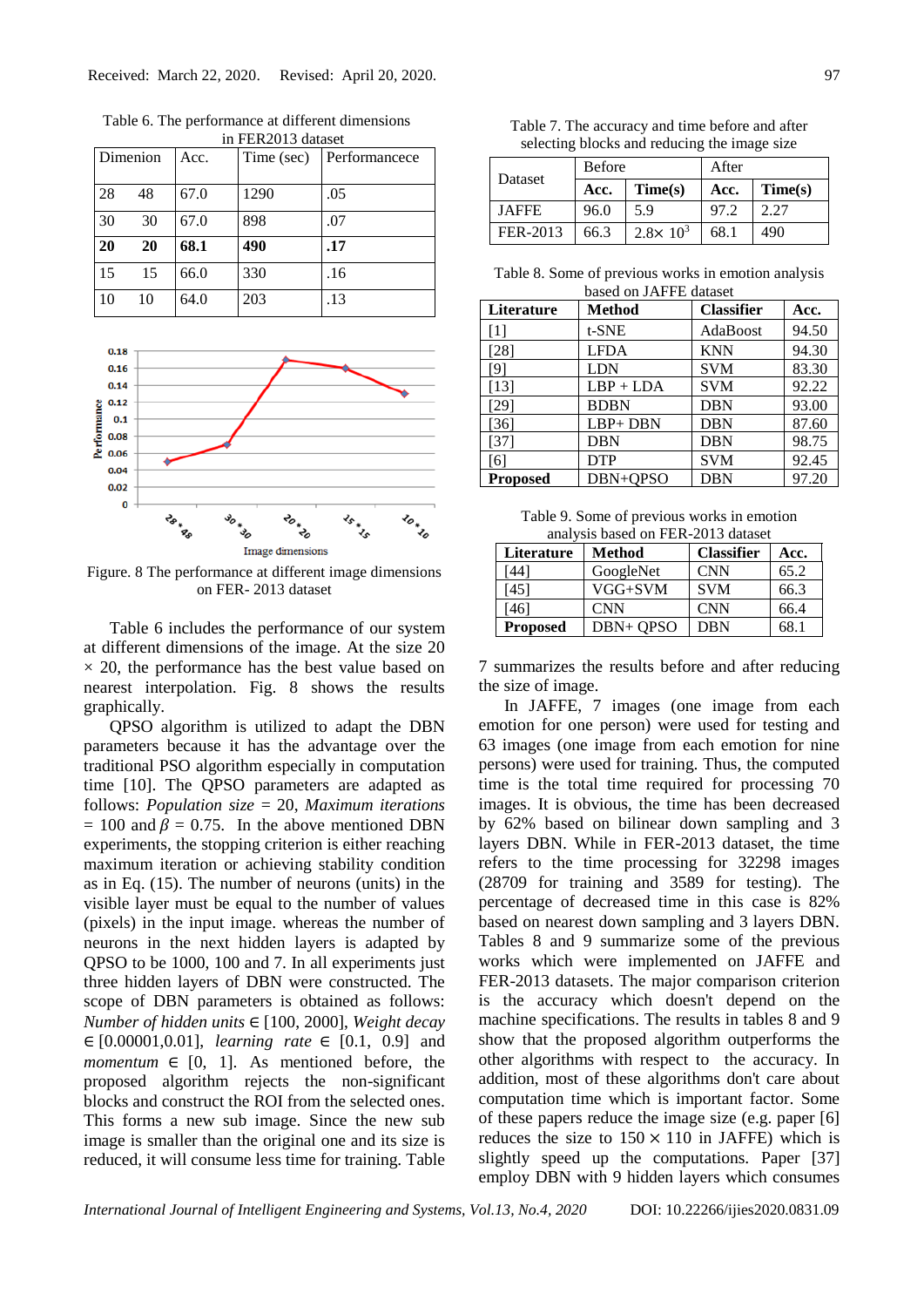more time. In our work, the image size is reduced effectively which make the algorithm faster. Also, the DBN parameters are prepared manually in the previous works. Whereas, the parameters are prepared automatically by QPSO in our work. In addition, the proposed evaluation procedure has been designed to cut the current epoch and thus the training time is reduced.

All methods' names in the tables are abbreviated whereas all details have been explained in their original papers. Our algorithm is implemented on HP laptop device with processor Intel  $\mathcal D$  core(TM) i5-3320M CPU @ 2.60 GHz and RAM 8.00 GB.

### **6. Conclusion**

This paper proposed a facial emotion recognition system based on deep belief networks and quantum particle swarm optimization. The input image is preprocessed then ROI was divided into many blocks. The integral image has been utilized to determine the superior blocks then image down sampling algorithm has been adapted to reduce the size of the new sub image. Bilinear and nearest interpolation have worked well on JAFFE and FER-2013 respectively. Classification of the test emotion image is performed by applying 3 layer DBN to identify the emotion's class. The parameters of DBN have been determined by QPSO during training phase. Experiments and results show that the proposed algorithm possesses a high accuracy level and reduces effectively the required time for computations by about 62% on JAFFE and 82% on FER-2013 datasets. In the future work, we plan to merge another approach to improve the system accuracy. Ontology based approach is an expected one that can add a power in this work. Our system can be extended to work with human computer interaction systems. The extended platform will be implemented on large scale dataset in order to evaluate the system performance.

### **Conflicts of Interest**

The authors declare no conflict of interest.

#### **Author Contributions**

Conceptualization of this paper, Kamal, Eman and Aboshosha; methodology, Kamal, Eman, Aboshosha, and Ebeid; the software, Ebeid; writing (original draft), Ebeid; review and editing, Kamal and Ebeid.

#### **References**

- [1] J. Yi, X. Mao, Y. Xue, and A. Compare, "Facial expression recognition based on t-SNE and adaboostM2", In: *Proc. of IEEE Conf. on Green Computing and Communications*  (*GreenCom*)*, Internet of Things*  (*iThings/CPSCom*)*, Physical and Social Computing*, pp. 1744-1749, 2013.
- [2] R. Saini and N. Rana, "A Hybrid Framework of Facial Expression Recognition using SVD & PCA", *International Journal of Computer Science and Information Technologies*, Vol. 5, No. 5, 2014.
- [3] B. C. Ko, "A Brief Review of Facial Emotion Recognition Based on Visual Information", *Sensors*, Vol. 18, No. 2, p. 401, 2018.
- [4] K. Zhang, Y. Huang, Y. Du, and L. Wang, "Facial expression recognition based on deep evolutional spatial-temporal networks", *IEEE Transactions on Image Processing*, Vol. 26, No. 9, pp. 4193-4203, 2017.
- [5] P. Viola and M. Jones, "Rapid object detection using a boosted cascade of simple features", In: *Proc. of the 2001 IEEE Computer Society Conf. on Computer Vision and Pattern Recognition*, Vol. 1, pp. 511-518, 2001.
- [6] F. Ahmed and M.H. Kabir, "Facial expression recognition under difficult conditions: A comprehensive study on digital directional texture patterns", *International Journal of Applied Math and Computer Science*, Vol. 28, No. 2, pp. 399-409, 2018.
- [7] Z. Wang and Z. Ying, "Expression recognition" based on local phase quantization and sparse representation", In: *Proc. of the Eighth IEEE International Conf. on Natural Computation* (*ICNC*), pp. 222-225, 2012.
- [8] S. Minaee and A. Abdolrashidi, "Deep-Emotion: Facial Expression Recognition Using Attentional Convolutional Network", *arXiv preprint arXiv*:1902.01019, Vol.2019, 2019.
- [9] D. Kakkar, "Facial Expression Recognition with LDPP & LTP using Deep Belief Network". In: *Proc. of the 5th IEEE International Conf. on Signal Processing and Integrated Networks* (*SPIN*), pp. 503-508, 2018.
- [10] K. A. El Dahshan., E. K. Elsayed, A. Aboshosha, and E. A. Ebeid, "Feature selection for face authentication systems: feature space reductionism and QPSO", *International Journal of Biometrics*, Vol. 11, No. 4, pp. 328- 341, 2019.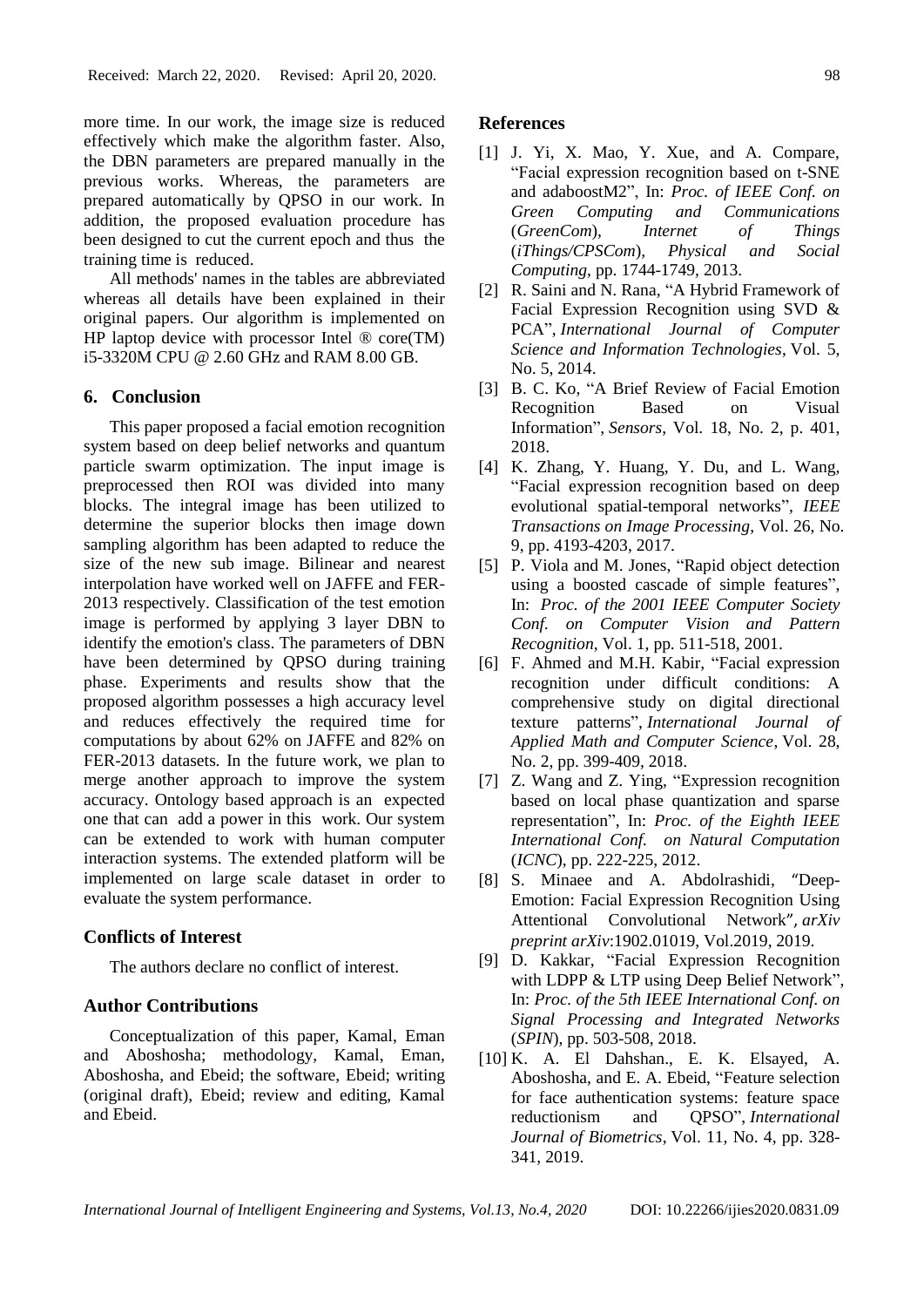- [11] A. Fathallah, L. Abdi, and A. Douik, "Facial expression recognition via deep learning", In: *Proc. of the 14th IEEE/ACS International Conf. on Computer Systems and Applications* (*AICCSA*), pp. 745-750, 2017.
- [12] M. Mohammadpour, H. Khaliliardali, S. M. R. Hashemi, and M. M. AlyanNezhadi, "Facial emotion recognition using deep convolutional networks", In: *Proc. of the 4th IEEE International Conf. on Knowledge-Based Engineering and Innovation* (*KBEI*), pp. 0017- 0021, 2017.
- [13] S. L. Happy and A. Routray, "Automatic facial expression recognition using features of salient facial patches", *IEEE transactions on Affective Computing*, Vol. 6, No. 1, pp. 1-12, 2015.
- [14] A. K. Dauda and N. Bhoi, "Natural Facial Expression Recognition Using HMM and KNN", *IOSR Journal of Electronics and Communication Engineering*, Vol. 2, no. 16, pp. 61-66, 2016.
- [15] S. Zhong, Y. Chen, and S. Liu, "Facial Expression Recognition Using Local Feature Selection and the Extended Nearest Neighbor Algorithm", In: *Proc. of the Seventh IEEE International Symposium on Computational Intelligence and Design* (*ISCID*), Vol. 1, No. 1, pp. 328-331, 2014.
- [16] R. Vedantham, L. Settipalli, and E. S. Reddy, "Real Time Facial Expression Recognition in Video Using Nearest Neighbor Classifier", *International Journal of Pure and Applied Mathematics*, Vol. 18, No. 9, pp. 849-854, 2018.
- [17] F. C. Crow, "Summed-area tables for texture mapping", *ACM SIGGRAPH Computer Graphics*, Vol. 18, No. 3, pp. 207-212, 1984.
- [18] R. R. Damanik, D. Sitanggang, H. Pasaribu, H. Siagian, and F. Gulo, "An application of viola jones method for face recognition for absence process efficiency", In: *Proc. of Journal of Physics Conf.*, Vol. 1007, No. 1, p. 012013, 2018.
- [19] D. Yumin and Z. Li, "Quantum behaved particle swarm optimization algorithm based on artificial fish swarm", *Mathematical Problems in Engineering*, Vol. 2014, 2014.
- [20] J. Sun, W. Xu, and W. Fang, "Quantumbehaved particle swarm optimization algorithm with controlled diversity", *Computational Science–ICCS*, pp. 847-854, 2006.
- [21] S. Li, R. Wang, W. Hu, and J. Sun, "A new QPSO based BP neural network for face detection", *Fuzzy Information and Engineering*, Vol. 40, pp. 355-363, 2007.
- [22] Z. Huang, "Improved quantum particle swarm optimization for mangroves classification", *Journal of Sensors*, Vol. 2016, Article ID 9264690, 8 pages, 2016.
- [23] R. Misra and K. S. Ray, "Object Tracking based on Quantum Particle Swarm Optimization", In: *Proc. of the 9th* IEEE *International Conf. on Advances in Pattern Recognition (ICAPR)*, pp. 1-6, 2017.
- [24] M. Wöllmer, M. Kaiser, F. Eyben, B. Schuller, and G. Rigoll, "LSTM-Modeling of continuous emotions in an audiovisual affect recognition framework", *Image and Vision Computing*, Vol. 31, No. 2, pp.153-163, 2013.
- [25] P. Li and J. Li, "A facial expression recognition method based on quantum neural networks", In: *Proc. of International Conf. on Intelligent Systems and Knowledge Engineering,* pp. 74-78, 2007.
- [26] W. Zheng and C. Liu, "Facial expression recognition based on texture and shape", In: *Proc. of the 25th Wireless and Optical Communication Conf.* (*WOCC*), pp.1-5, 2016.
- [27] D. Kaya, "Optimization of SVM Parameters with Hybrid CS-PSO Algorithms for Parkinson's Disease in LabVIEW Environment", *Parkinson's Disease*, Vol. 2019, 2019.
- [28] Y. Rahulamathavan, R. C. W. Phan, J. A. Chambers, and D. J. Parish, "Facial expression recognition in the encrypted domain based on local fisher discriminant analysis", *Cognition*, Vol. 4, p. 6, 2013.
- [29] P. Liu, S. Han, Z. Meng, and Y. Tong, "Facial expression recognition via a boosted deep belief network", In: *Proc. of the IEEE Conf. on Computer Vision and Pattern Recognition*, pp. 1805-1812, 2014.
- [30] M. Z. Uddin, M. M. Hassan, A. Almogren, A. Alamri, M. Alrubaian, and G. Fortino, "Facial expression recognition utilizing local directionbased robust features and deep belief network", *IEEE Access*, Vol. 5, pp. 4525-4536, 2017.
- [31] G. E. Hinton, S. Osindero, and Y. W. Teh, "A fast learning algorithm for deep belief nets", *Neural Computation*, Vol. 18, No. 7, pp. 1527-1554, 2006.
- [32] G. E. Hinton, "Deep belief networks" *Scholarpedia*, Vol. 4, No. 5, p. 5947, 2009.
- [33] S. Kamada and T. Ichimura, "An adaptive learning method of Deep Belief Network by layer generation algorithm", In: *Proc. of 10*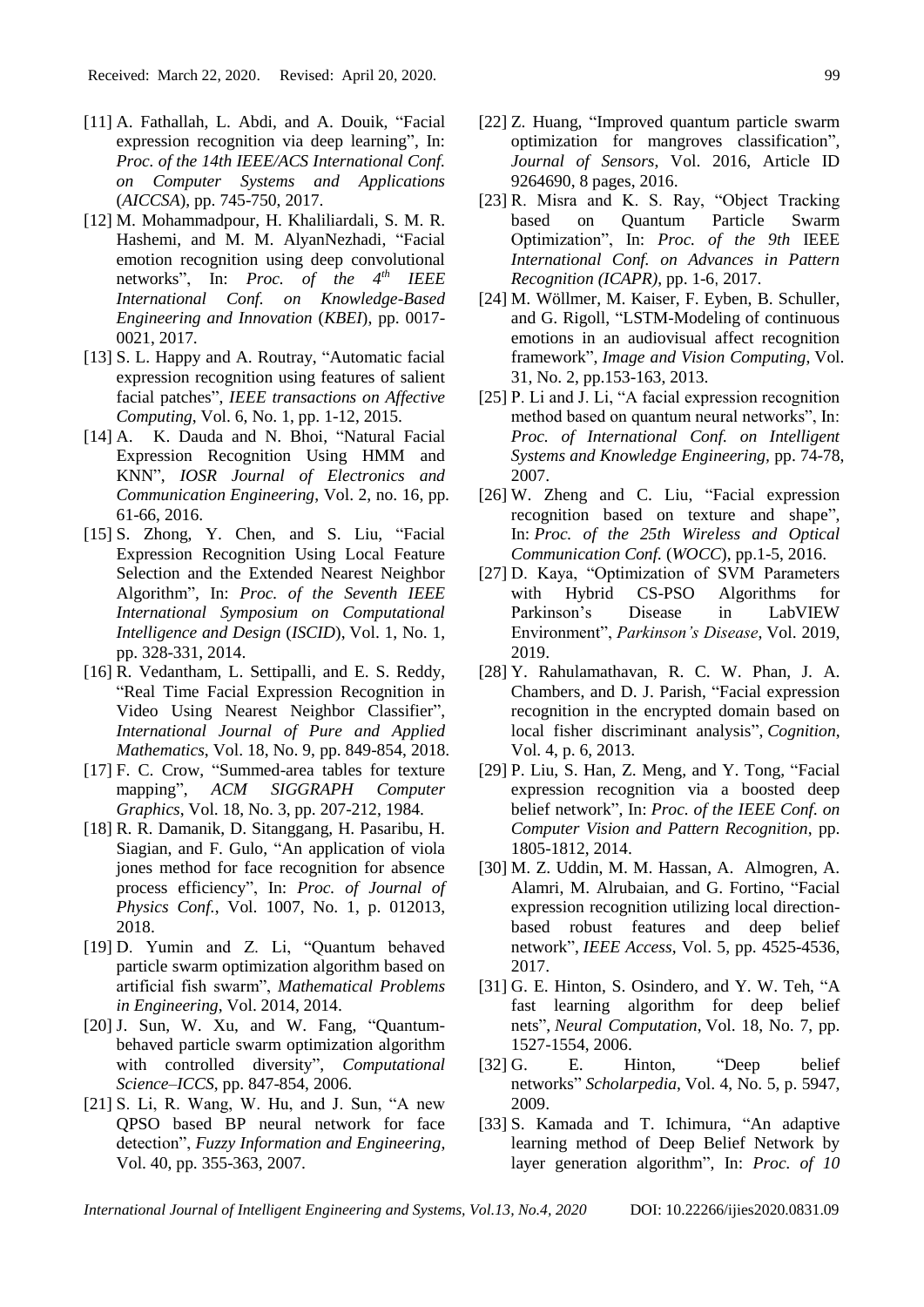*IEEE Region Conf.* (*TENCON*), pp. 2967-2970, 2016.

- [34] M. Fatahi, M. Ahmadi, A. Ahmadi, M. Shahsavari, and P. Devienne, "Towards an spiking deep belief network for face recognition application", In: *Proc. of the 6th International Conf. on Computer and Knowledge Engineering* (*ICCKE*), pp. 153-158, 2016.
- [35] P. Zhang, S. Li, and Y. Zhou, "An algorithm of quantum restricted boltzmann machine network based on quantum gates and its application", *Shock and Vibration*, Vol. 2015, 2015.
- [36] Y. Wu and W. Qiu, "Facial expression recognition based on improved deep belief networks", In: *Proc. of AIP Conf.*, Vol. 1864, No. 1, p. 020130, 2017.
- [37] Y. Yang, D. Fang, and D. Zhu, "Facial expression recognition using deep belief network", *Rev. Tec. Ing. Univ. Zulia*, Vol. 39, No. 2, pp. 384-392, 2016.
- [38] E. C. Too, L. Yujian, S. Njuki, and L. Yingchun, "A comparative study of fine-tuning deep learning models for plant disease identification", *Computers and Electronics in Agriculture*, Vol. 161, pp. 272-279, 2019.
- [39] P. Lu, S. Guo, H. Zhang, Q. Li, and Y. Wang, "Research on Improved Depth Belief Network-Based Prediction of Cardiovascular Diseases", *Journal of Healthcare Engineering*, Vol. 2018, 2018.
- [40] B. Wang, Y. Sun, B. Xue, and M. Zhang, "Evolving deep convolutional neural networks by variable-length particle swarm optimization for image classification", *IEEE Congress on Evolutionary Computation* (*CEC*), pp.1-8, 2018.
- [41] Y. Wang, H. Zhang, and G. Zhang, "cPSO-CNN: An efficient PSO-based algorithm for fine-tuning hyper-parameters of convolutional neural networks. Swarm and Evolutionary Computation", *Swarm and Evolutionary Computation*, Vol. 49, pp. 114-123. 2019.
- [42] T. Yamasaki, T. Honma, and K. Aizawa, "Efficient optimization of convolutional neural networks using particle swarm optimization", In: *Proc. of the third IEEE International Conf. on Multimedia Big Data* (*BigMM*), pp. 70-73, 2017.
- [43] I. J. Goodfellow, D. Erhan, P. L. Carrier, A. Courville, M. Mirza, B. Hamner, W. Cukierski, Y. Tang, D. Thaler, D. H. Lee, and Y. Zhou, "Challenges in representation learning: A report on three machine learning contests", In: *Proc.*

*of International Conf. on Neural Information Processing*, pp. 117-124, 2013.

- [44] P. Giannopoulos, I. Perikos, and I. Hatzilygeroudis, "Deep learning approaches for facial emotion recognition: A case study on FER-2013", *In Advances in Hybridization of Intelligent Methods*, pp.1-16, 2018.
- [45] M. I. Georgescu, R. T. Ionescu, and M. Popescu, "Local learning with deep and handcrafted features for facial expression recognition", *IEEE Access*, Vol. 7, pp. 64827- 64836. 2019
- [46] A. Mollahosseini, D. Chan, and M. H. Mahoor, "Going deeper in facial expression recognition using deep neural networks", In: *Proc. of 2016 IEEE Winter Conf. on Applications of Computer Vision* (*WACV*), pp. 1-10, 2016.
- [47] Z. Liu, M. Wu, W. Cao, L. Chen, J. Xu, R. Zhang, M. Zhou, and J. Mao, "A facial expression emotion recognition based humanrobot interaction system", *IEEE/CAA Journal of Automatica Sinica*, Vol.4, No.4, pp. 668- 676, 2017.
- [48] H. H. Tsai and Y. C. Chang, "Facial expression recognition using a combination of multiple facial features and support vector machine", *Soft Computing*, Vol. 22, No. 13, pp. 4389-4405, 2018.
- [49] Y. Huang, F. Chen, S. Lv, and X. Wang, "Facial Expression Recognition: A Survey", *Symmetry*, Vol. 11, No. 10, p. 1189, 2019.
- [50] C. Wang, S. Wang, and G. Liang, "Identity-and Pose-Robust Facial Expression Recognition through Adversarial Feature Learning", In: *Proc. of the 27th ACM International Conf. on Multimedia*, pp. 238-246, 2019.
- [51] L. Surace, M. Patacchiola, E. B. Sönmez, W. Spataro, and A. Cangelosi, "Emotion recognition in the wild using deep neural networks and Bayesian classifiers", In: *Proc. of the 19th ACM International Conf. on Multimodal Interaction*, pp. 593-597, 2017.
- [52] V. K. Gudipati, O. R. Barman, M. Gaffoor, and A. Abuzneid, "Efficient facial expression recognition using adaboost and haar cascade classifiers", In: *Proc. of 2016 Annual Connecticut IEEE Conf. on Industrial Electronics, Technology & Automation* (*CT-IETA*), pp. 1-4, 2016.
- [53] S. Zhang, B. Hu, T. Li, and X. Zheng, "A Study on Emotion Recognition Based on Hierarchical Adaboost Multi-class Algorithm", In: *Proc. Of International Conf. on Algorithms and*